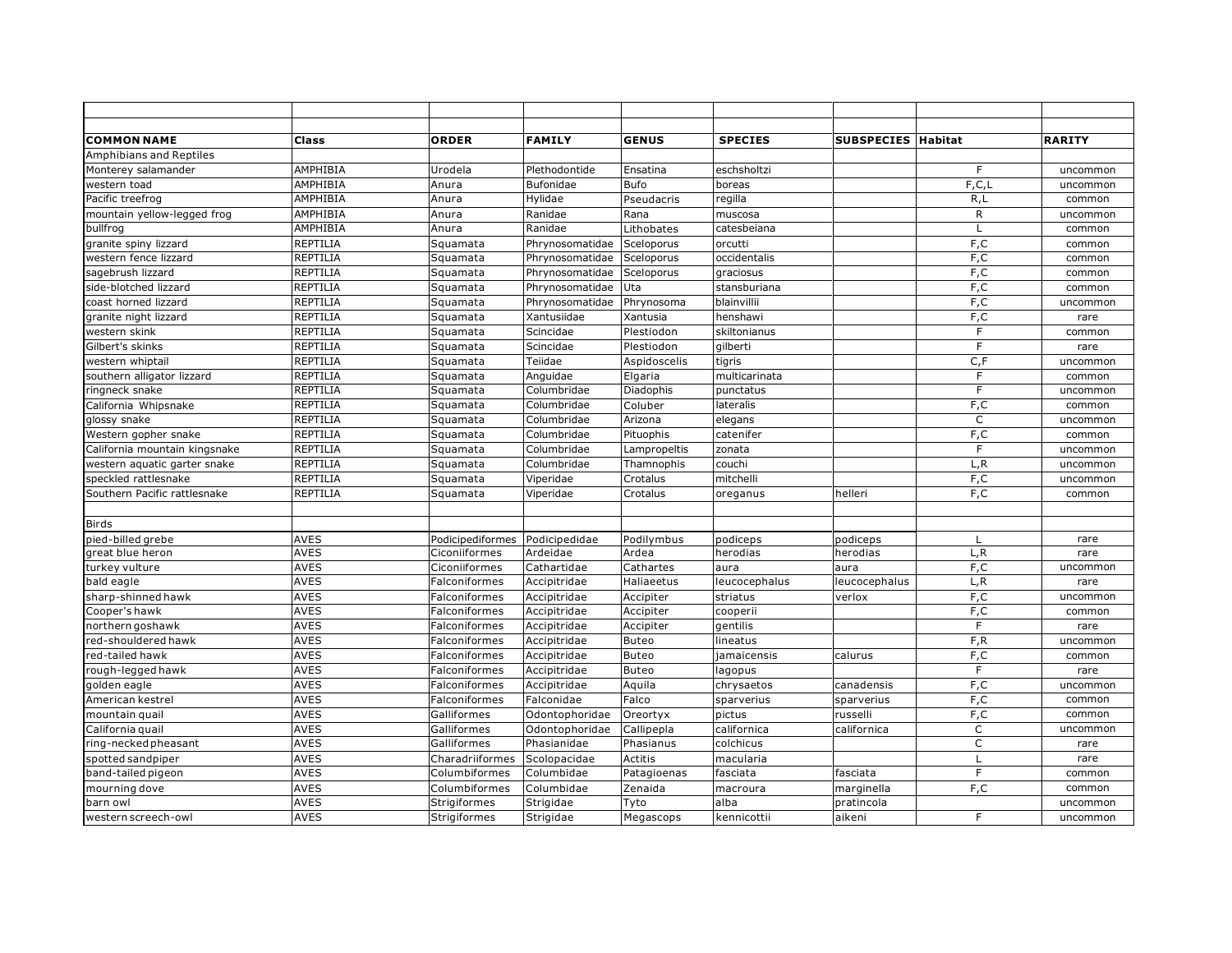| great horned owl              | <b>AVES</b> | Strigiformes               | Strigidae     | <b>Bubo</b>    | virginianus    | pallescens   | F            | rare     |
|-------------------------------|-------------|----------------------------|---------------|----------------|----------------|--------------|--------------|----------|
| northern pygmy-owl            | <b>AVES</b> | Strigiformes               | Strigidae     | Glaucidium     | gnoma          | californicum | F            | rare     |
| spotted owl                   | <b>AVES</b> | Strigiformes               | Strigidae     | Strix          | occidentalis   | occidentalis | $\mathsf{F}$ | rare     |
| northern saw-whet owl         | <b>AVES</b> | Strigiformes               | Strigidae     | Aegolius       | acadicus       | acadicus     | F            | rare     |
| common poorwill               | <b>AVES</b> | Caprimulgiformes Strigidae |               | Phalaenoptilus | nuttallii      | hueyi        | F, C         | common   |
| Mexican whip-poor-will        | <b>AVES</b> | Caprimulgiformes           | Caprimulgidae | Antrostomus    | arizonae       | arizonae     | F            | uncommon |
| white-throated swift          | <b>AVES</b> | Apodiformes                | Apodidae      | Aeronautes     | saxatalis      |              | F, C         | common   |
| black-chinned hummingbird     | <b>AVES</b> | Apodiformes                | Trochilidae   | Archilochus    | alexandri      |              | $\mathsf{C}$ | uncommon |
| Costa's hummingbird           | <b>AVES</b> | Apodiformes                | Trochilidae   | Calypte        | costae         |              | $\mathsf C$  | uncommon |
| Anna's hummingbird            | <b>AVES</b> | Apodiformes                | Trochilidae   | Calypte        | anna           |              | F, C         | common   |
| calliope hummingbird          | <b>AVES</b> | Apodiformes                | Trochilidae   | Selasphorus    | calliope       |              | $\mathsf{F}$ | uncommon |
| ufous hummingbird             | <b>AVES</b> | Apodiformes                | Trochilidae   | Selasphorus    | rufus          |              | E            | uncommon |
| belted kingfisher             | <b>AVES</b> | Coraciiformes              | Alcedinidae   | Megaceryle     | alcyon         |              | L, R         | uncommon |
| ewis's woodpecker             | <b>AVES</b> | Piciformes                 | Picidae       | Melanerpes     | lewis          |              | F            | uncommon |
| acorn woodpecker              | <b>AVES</b> | Piciformes                 | Picidae       | Melanerpes     | formicivorus   | bairdi       | F            | common   |
| ed-naped sapsucker            | <b>AVES</b> | Piciformes                 | Picidae       | Sphyrapicus    | nuchalis       |              | F.           | uncommon |
| red-breasted sapsucker        | <b>AVES</b> | Piciformes                 | Picidae       | Sphyrapicus    | ruber          |              | F            | common   |
| Williamson's sapsucker        | <b>AVES</b> | Piciformes                 | Picidae       | Sphyrapicus    | thyroideus     |              | F            | uncommon |
| Nuttall's woodpecker          | <b>AVES</b> | Piciformes                 | Picidae       | Picoides       | nuttallii      |              | F            | common   |
| downy woodpecker              | <b>AVES</b> | Piciformes                 | Picidae       | Picoides       | pubescens      | turati       | F            | rare     |
| hairy woodpecker              | <b>AVES</b> | Piciformes                 | Picidae       | Picoides       | villosus       | orius        | F            | common   |
| white-headed woodpecker       | <b>AVES</b> | Piciformes                 | Picidae       | Picoides       | albolarvatus   | gravirostris | $\mathsf{F}$ | common   |
| northern flicker              | AVES        | Piciformes                 | Picidae       | Colaptes       | auratus        | collaris     | F, C         | common   |
| olive-sided flycatcher        | <b>AVES</b> | Passeriformes              | Tyrannidae    | Contopus       | cooperi        |              | $\mathsf F$  | common   |
| western wood-pewee            | <b>AVES</b> | Passeriformes              | Tyrannidae    | Contopus       | sordidulus     | veliei       | F            | common   |
| Hammond's flycatcher          | AVES        | Passeriformes              | Tyrannidae    | Empidonax      | hammondii      |              | $\mathsf F$  | uncommon |
| dusky flycatcher              | AVES        | Passeriformes              | Tyrannidae    | Empidonax      | oberholseri    |              | F            | uncommon |
| gray flycatcher               | <b>AVES</b> | Passeriformes              | Tyrannidae    | Empidonax      | wrightii       |              | F            | uncommon |
| Pacific-slope flycatcher      | <b>AVES</b> | Passeriformes              | Tyrannidae    | Empidonax      | difficilis     | difficilis   | L, R         | uncommon |
| black phoebe                  | <b>AVES</b> | Passeriformes              | Tyrannidae    | Sayornis       | nigricans      | semiater     | F,C          | common   |
| ash-throated flycatcher       | <b>AVES</b> | Passeriformes              | Tyrannidae    | Myiarchus      | cinerascens    | cinerascens  | F,C          | common   |
| purple martin                 | <b>AVES</b> | Passeriformes              | Hirundinidae  | Progne         | subis          | arboricola   | F,L          | rare     |
| violet-green swallow          | <b>AVES</b> | Passeriformes              | Hirundinidae  | Tachycineta    | thalassina     | thalassina   | F            | common   |
| northern rough-winged swallow | <b>AVES</b> | Passeriformes              | Hirundinidae  | Stelgidopteryx | serripennis    | psammochrous | E            | uncommon |
| Steller's jay                 | <b>AVES</b> | Passeriformes              | Corvidae      | Cyanocitta     | stelleri       | frontalis    | F            | common   |
| western scrub-jay             | <b>AVES</b> | Passeriformes              | Corvidae      | Aphelocoma     | californica    | cana         | C, F         | common   |
| Clark's nutcracker            | <b>AVES</b> | Passeriformes              | Corvidae      | Nucifraga      | columbiana     |              | F            | uncommon |
| American crow                 | <b>AVES</b> | Passeriformes              | Corvidae      | Corvus         | brachyrhynchos | hesperis     | $\mathsf{F}$ | common   |
| common raven                  | <b>AVES</b> | Passeriformes              | Corvidae      | Corvus         | corax          | sinuatus     | F, C         | common   |
| mountain chickadee            | <b>AVES</b> | Passeriformes              | Paridae       | Poecile        | gambeli        | baileyae     | F            | common   |
| oak titmouse                  | <b>AVES</b> | Passeriformes              | Paridae       | Parus          | inornatus      |              | F,C          | common   |
| bushtit                       | <b>AVES</b> | Passeriformes              | Aegithalidae  | Psaltriparus   | minimus        | californicus | C, F         | common   |
| red-breasted nuthatch         | <b>AVES</b> | Passeriformes              | Sittidae      | Sitta          | canadensis     |              | F            | rare     |
| pygmy nuthatch                | <b>AVES</b> | Passeriformes              | Sittidae      | Sitta          | pygmaea        | leuconucha   | F            | common   |
| white-breasted nuthatch       | <b>AVES</b> | Passeriformes              | Sittidae      | Sitta          | carolinensis   |              | F            | common   |
| brown creeper                 | AVES        | Passeriformes              | Certhiidae    | Certhia        | americana      | occidentalis | $\mathsf F$  | common   |
| American dipper               | <b>AVES</b> | Passeriformes              | Cinclidae     | Cinclus        | mexicanus      |              | R, L         | uncommon |
| canyon wren                   | <b>AVES</b> | Passeriformes              | Troglodytidae | Catherpes      | mexicanus      | conspersus   | $\mathsf{F}$ | uncommon |
| Bewick's wren                 | <b>AVES</b> | Passeriformes              | Troglodytidae | Thryomanes     | bewickii       |              | F,C          | common   |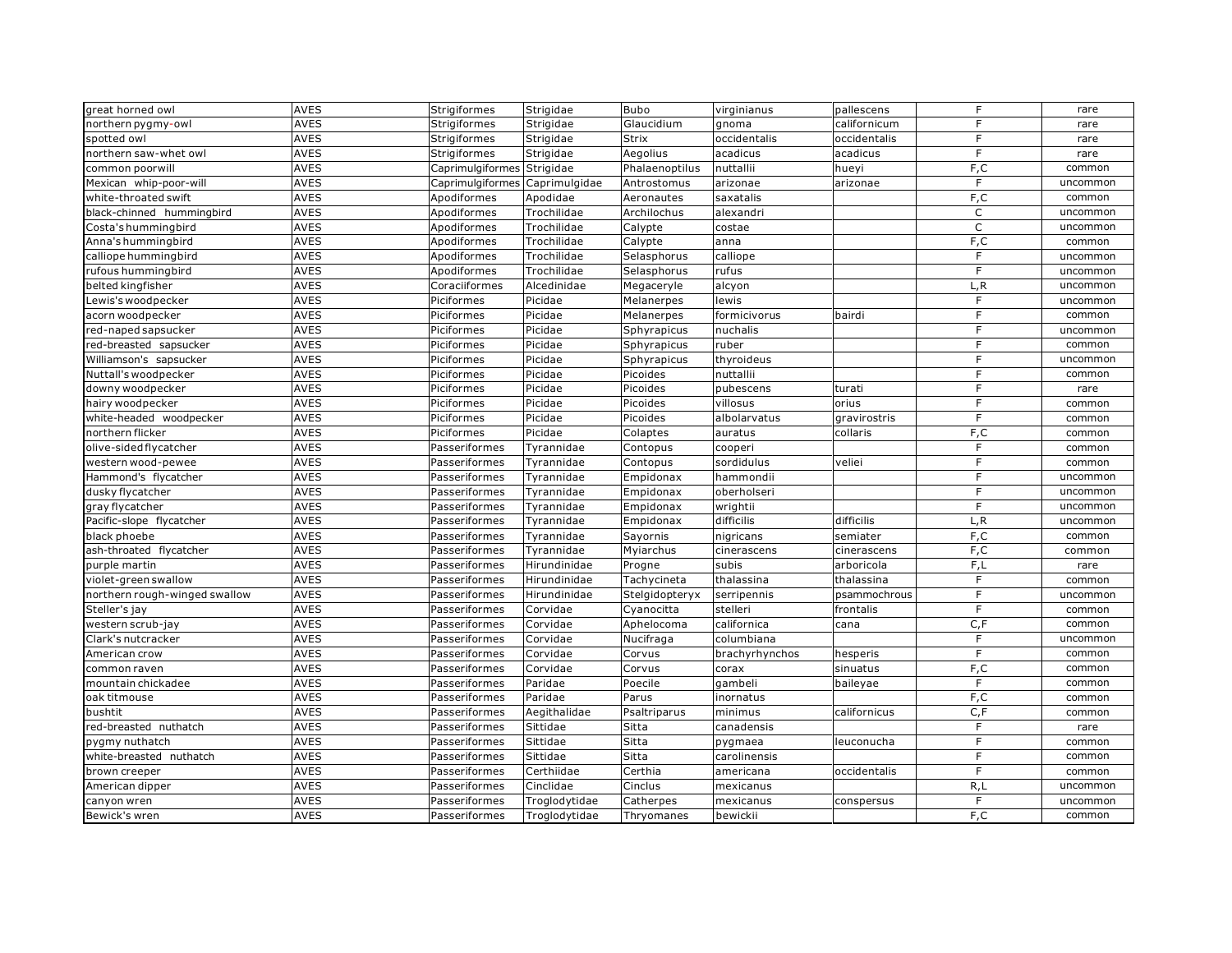| house wren                  | <b>AVES</b> | Passeriformes | Troglodytidae | Troglodytes | aedon          | parkmanil    | F,C            | common   |
|-----------------------------|-------------|---------------|---------------|-------------|----------------|--------------|----------------|----------|
| winter wren                 | <b>AVES</b> | Passeriformes | Troglodytidae | Troglodytes | hiemalis       |              | F              | rare     |
| California thrasher         | AVES        | Passeriformes | Mimidae       | Toxostoma   | redivivum      | redivivum    | C, F           | common   |
| western bluebird            | <b>AVES</b> | Passeriformes | Turdidae      | Sialia      | mexicana       | occidentalis | F, C           | common   |
| mountain bluebird           | <b>AVES</b> | Passeriformes | Turdidae      | Sialia      | currucoides    |              | F              | rare     |
| <b>Townsend's solitaire</b> | <b>AVES</b> | Passeriformes | Turdidae      | Myadestes   | townsendi      | townsendi    | F              | uncommon |
| varied thrush               | <b>AVES</b> | Passeriformes | Turdidae      | Ixoreus     | naevius        | naevius      | F              | rare     |
| hermit thrush               | <b>AVES</b> | Passeriformes | Turdidae      | Catharus    | guttatus       | seauoiensis  | E              | uncommon |
| American robin              | <b>AVES</b> | Passeriformes | Turdidae      | Turdus      | migratorius    | propinguus   | F,C            | common   |
| golden-crowned kinglet      | <b>AVES</b> | Passeriformes | Regulidae     | Regulus     | satrapa        | olivaceus    | F              | rare     |
| uby-crowned kinglet         | <b>AVES</b> | Passeriformes | Regulidae     | Regulus     | calendula      | grinnelli    | F,C            | common   |
| wrentit                     | <b>AVES</b> | Passeriformes | Timaliidae    | Chamaea     | fasciata       | henshawi     | C              | common   |
| oggerhead shrike            | <b>AVES</b> | Passeriformes | Laniidae      | Lanius      | ludovicianus   | gambeli      | Stream         | uncommon |
| cedar waxwing               | <b>AVES</b> | Passeriformes | Bombycillidae | Bombycilla  | cedrorum       |              | F              | uncommon |
| European starling           | <b>AVES</b> | Passeriformes | Sturnidae     | Sturnus     | vulgaris       |              | F,C            | common   |
| Cassin's vireo              | <b>AVES</b> | Passeriformes | Vireonidae    | Vireo       | cassinii       | cassinii     | F.             | uncommon |
| Hutton's vireo              | <b>AVES</b> | Passeriformes | Vireonidae    | Vireo       | huttoni        | obscurus     | $\overline{F}$ | rare     |
| warbling vireo              | <b>AVES</b> | Passeriformes | Vireonidae    | Vireo       | gilvus         | leucopolius  | F              | uncommon |
| orange-crowned warbler      | <b>AVES</b> | Passeriformes | Parulidae     | Oreothlypis | celata         | lutescens    | F, C           | uncommon |
| Nashville warbler           | <b>AVES</b> | Passeriformes | Parulidae     | Oreothlypis | ruficapilla    | ridgwayi     | F              | uncommon |
| vellow warbler              | <b>AVES</b> | Passeriformes | Parulidae     | Setophaga   | petechia       |              | R, F           | uncommon |
| black-throated blue warbler | <b>AVES</b> | Passeriformes | Parulidae     | Setophaga   | caerulescens   |              | E              | rare     |
| vellow-rumped warbler       | AVES        | Passeriformes | Parulidae     | Setophaga   | coronata       | auduboni     | F, C           | common   |
| black-throated gray warbler | <b>AVES</b> | Passeriformes | Parulidae     | Setophaga   | nigrescens     | nigrescens   | $\mathsf F$    | common   |
| <b>Townsend's warbler</b>   | <b>AVES</b> | Passeriformes | Parulidae     | Setophaga   | townsendi      |              | F              | uncommon |
| hermit warbler              | AVES        | Passeriformes | Parulidae     | Setophaga   | occidentalis   |              | F              | uncommon |
| Wilson's warbler            | <b>AVES</b> | Passeriformes | Parulidae     | Cardellina  | pusilla        | pileolata    | F              | uncommon |
| ed-faced warbler            | <b>AVES</b> | Passeriformes | Parulidae     | Cardellina  | rubrifrons     |              | E              | rare     |
| western tanager             | <b>AVES</b> | Passeriformes | Thraupidae    | Piranga     | ludoviciana    |              | F              | common   |
| black-headed grosbeak       | <b>AVES</b> | Passeriformes | Cardinalidae  | Pheucticus  | melanocephalus | maculatus    | F              | common   |
| azuli bunting               | <b>AVES</b> | Passeriformes | Cardinalidae  | Passerina   | amoena         |              | F              | rare     |
| fox sparrow                 | <b>AVES</b> | Passeriformes | Emberizidae   | Passerella  | iliaca         |              | $\mathsf C$    | uncommon |
| song sparrow                | <b>AVES</b> | Passeriformes | Emberizidae   | Melospiza   | melodia        | heermanni    | L, R           | uncommon |
| golden-crowned sparrow      | <b>AVES</b> | Passeriformes | Emberizidae   | Zonotrichia | atricapilla    |              | C, F           | uncommon |
| white-crowned sparrow       | <b>AVES</b> | Passeriformes | Emberizidae   | Zonotrichia | leucophrys     | nuttalli     | C, F           | uncommon |
| dark-eyed junco             | <b>AVES</b> | Passeriformes | Emberizidae   | Junco       | hyemalis       | thurberi     | F,C            | coommon  |
| chipping sparrow            | <b>AVES</b> | Passeriformes | Emberizidae   | Spizella    | passerina      | arizonae     | $\overline{F}$ | uncommon |
| black-chinned sparrow       | <b>AVES</b> | Passeriformes | Emberizidae   | Spizella    | atrogularis    | evura        | $\mathsf C$    | common   |
| ark sparrow                 | <b>AVES</b> | Passeriformes | Emberizidae   | Chondestes  | grammacus      | strigatus    | $\mathsf C$    | uncommon |
| green-tailed towhee         | <b>AVES</b> | Passeriformes | Emberizidae   | Pipilo      | chlorurus      |              | $\mathsf C$    | uncommon |
| spotted towhee              | <b>AVES</b> | Passeriformes | Emberizidae   | Pipilo      | maculatus      | oregonus     | C, F           | common   |
| California towhee           | <b>AVES</b> | Passeriformes | Emberizidae   | Melozone    | crissalis      |              | C              | uncommon |
| Bullock's oriole            | <b>AVES</b> | Passeriformes | Emberizidae   | Icterus     | bullockii      | bullockii    |                | rare     |
| hooded oriole               | <b>AVES</b> | Passeriformes | Emberizidae   | Icterus     | cucullatus     | nelsoni      | F              | rare     |
| Brewer's blackbird          | <b>AVES</b> | Passeriformes | Emberizidae   | Euphagus    | cyanocephalus  |              | C, F           | uncommon |
| brown-headed cowbird        | AVES        | Passeriformes | Emberizidae   | Molothrus   | ater           | californicus | F, G           | common   |
| pine siskin                 | <b>AVES</b> | Passeriformes | Fringillidae  | Spinus      | pinus          | pinus        | F              | common   |
| Lawrence's goldfinch        | <b>AVES</b> | Passeriformes | Fringillidae  | Spinus      | lawrencei      |              | $\mathsf{F}$   | uncommon |
| lesser goldfinch            | <b>AVES</b> | Passeriformes | Fringillidae  | Spinus      | psaltria       |              | F,C            | common   |